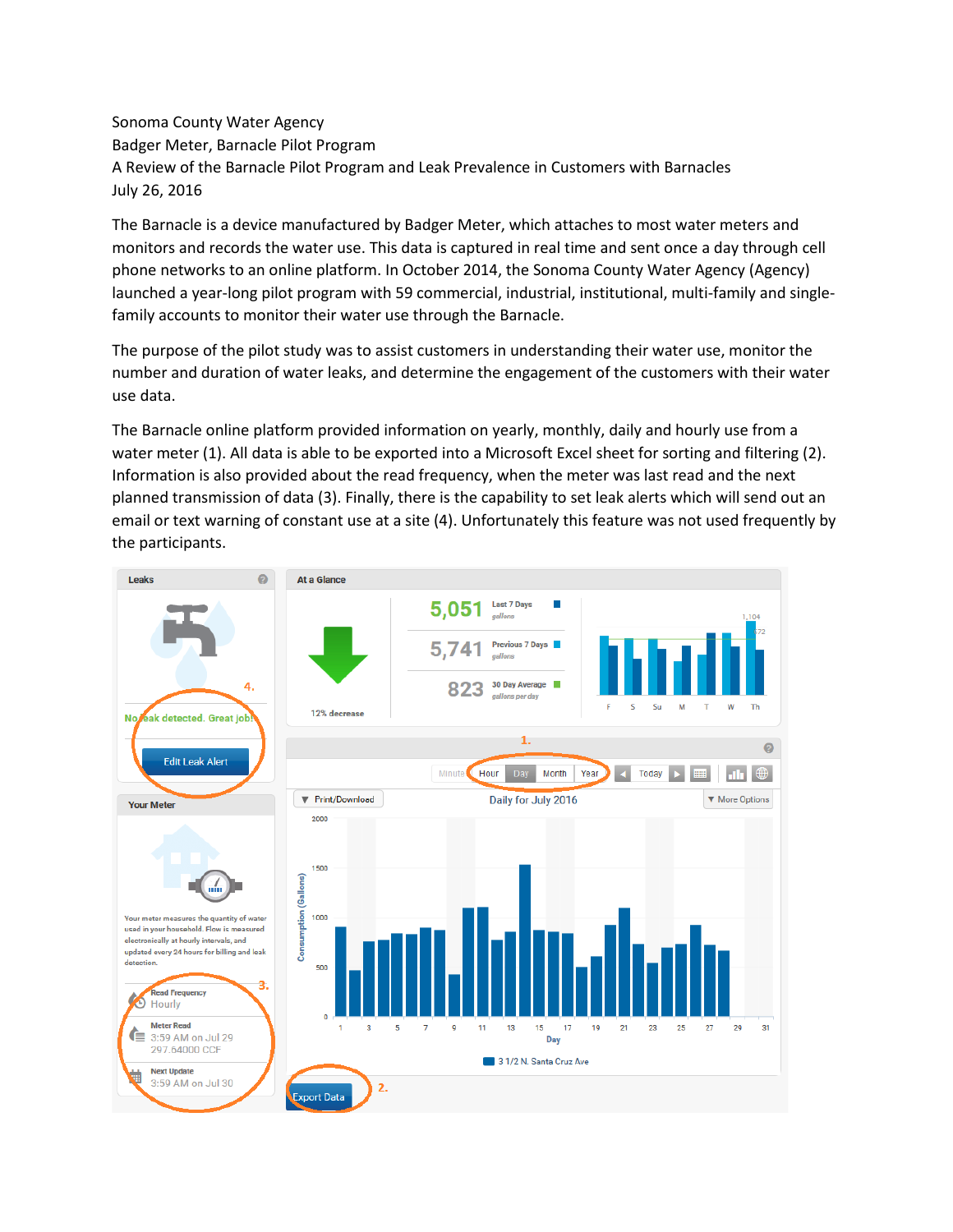In 2012 the Agency first purchased Barnacles from Aquacue, a start-up from Silicon Valley for a onetime fee of \$350 per unit and \$180 yearly per unit for the online platform. When Aquacue was purchased by Badger Meter in 2013, the unit cost became a onetime fee of \$390 per unit and a yearly ongoing cost of \$60 for the online platform. Later that same year the cost for the unit was a onetime fee of \$135 per unit and a yearly fee of \$120. In 2014, because the units were no longer being produced by Badger meter and the technology is now obsolete, Badger meter offered the Agency the units for free with an ongoing fee of \$10 per month per unit for the online platform.

#### Participants

The Water Agency worked with its water retailers to recruit customers that the retailers thought would benefit from the program because of past high water use, unexplained water use increases or an expressed interest in water use efficiency. 59 different accounts were chosen with 69 Barnacles distributed due to compound meters. Below is a table that describes the distribution of Barnacles across type of customers and meter type.

| Type of Customer                | <b>Irrigation Meters</b> | <b>Domestic Meters</b> | <b>Mixed Use Meters</b> |
|---------------------------------|--------------------------|------------------------|-------------------------|
| Group Living (Retirement Home,  |                          | 1                      |                         |
| Group Home, Apartment Building) |                          |                        |                         |
| Hospitals                       |                          | 3                      |                         |
| Libraries                       |                          |                        |                         |
| <b>Office Buildings</b>         | 17                       | 5                      | 6                       |
| Parks and HOA Irrigation        | 3                        |                        |                         |
| <b>Retail Outlets</b>           |                          |                        |                         |
| <b>Schools</b>                  | 9                        |                        | ົາ                      |
| <b>Single Family Homes</b>      |                          |                        | 4                       |
| Total                           | 29                       | 17                     |                         |

Although 59 different locations participated in the pilot program, these locations were controlled by only 16 entities, either property managers, facilities staff or single family homeowners.

The City of Sonoma and The Town of Windsor requested that their customers or the City itself install the Barnacles. The Cities of Santa Rosa and Petaluma and North Marin Water District requested that the Agency install the Barnacles for their customers. Installation includes strapping the Barnacle to the face of the meter and then placing a magnet on the side of the unit until it emits one beep. Additionally, the unit then needs to be activated through the online platform.

#### **Training**

On November 12, 2014, a training was hosted at the Water Agency for the participating customers to learn about the Barnacle, the installation process, the online platform and answer any questions they might have had about the program. Several staff from Badger Meter also attended the meeting to discuss the technology of the Barnacle and answer questions about the program.

During this meeting the Barnacles were distributed to the customers and the Participation (Appendix A) and Water History Release Forms (Appendix B) were collected.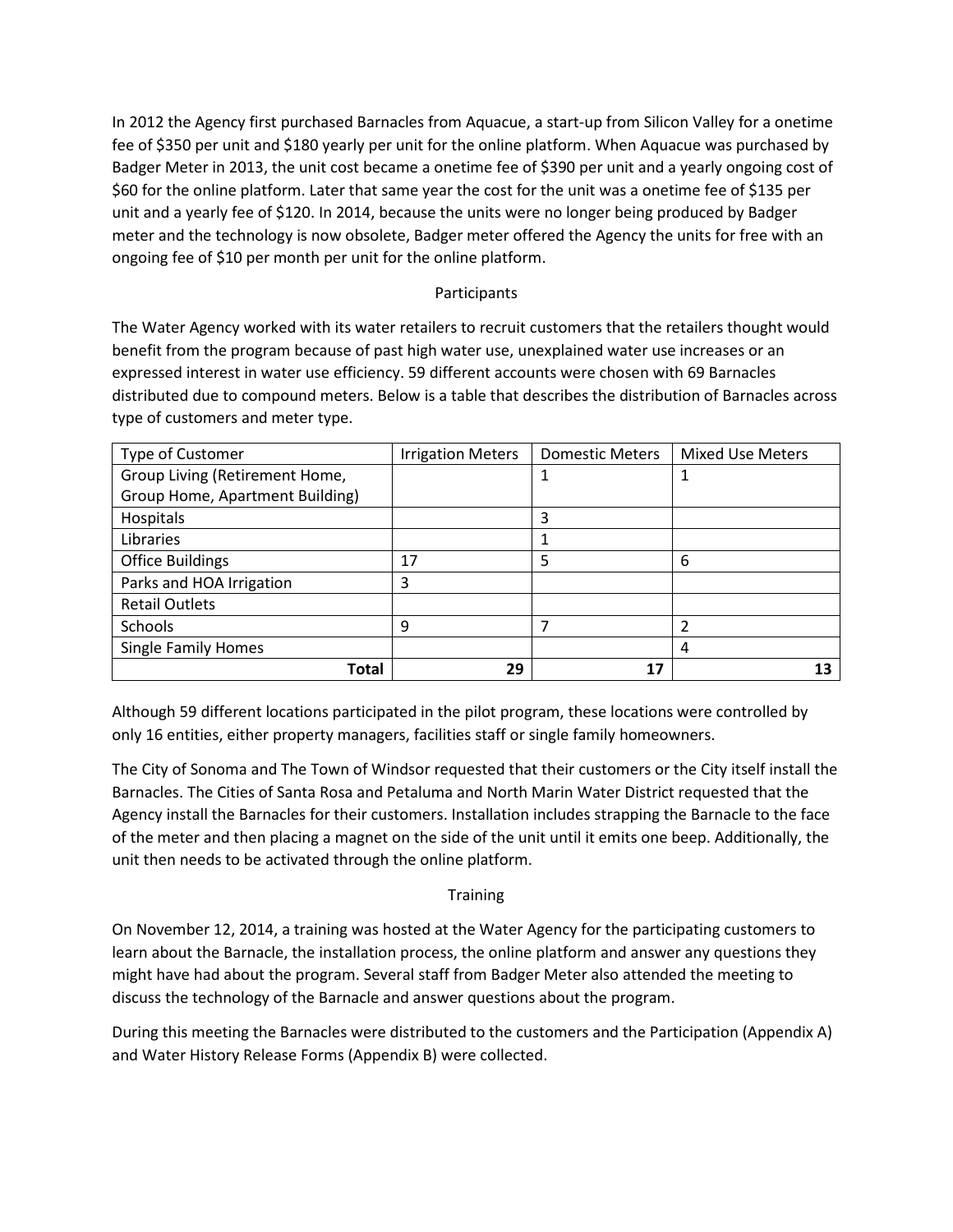A few customers were not able to attend the meeting. Follow up calls and emails occurred individually to train them on the Barnacle.

#### Water Leaks

One of the most interesting aspects of the Barnacle is its leak detection ability. A leak in the Barnacle system is defined as constant use of water over a 24 hour or more period. This definition therefore captures locations that are expected to have continuous use, such as some commercial and institutional entities.

Through this pilot program, many leaks were discovered. 36% of the meters had no leak at any time during the approximately one year pilot program. However, 64% of meters experienced a leak at least once during the pilot program. One meter had 14 separate leaks during the year long program.

Of the locations that had a leak, the leaks ranged from 0.08 gallons per hour to 4,300 gallons per hour with the average being 117 gallons per hour. When removing this peak leak, the average gallons per hour leaked dropped to 100.

Below is a chart of the distribution of water leaks by gallons per hour. As shown, many leaks that occurred were in the less than 1 gallons per hour range, although there were also many leaks in the 200 gallons per hour range.



The duration of the leaks ranged from 1 day to 245 days with an average duration of leaking lasting 15 days. Since all the locations with the Barnacles have either a monthly or bimonthly billing cycle this 15 day repair time points to customers using the Barnacle or other means to find and fix their leaks prior to receiving their water bill.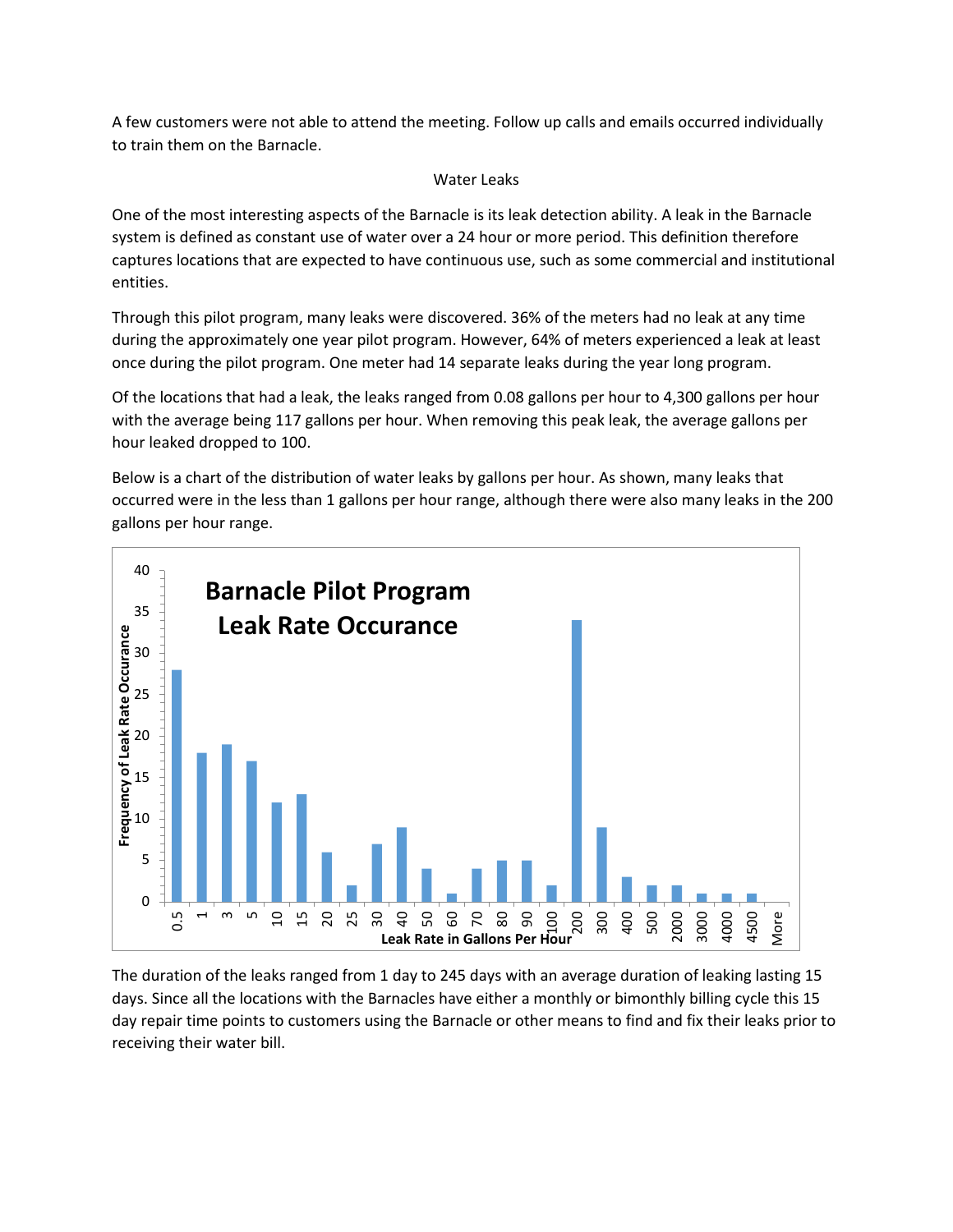Below is a chart that shows the average duration of water leaks during the pilot program. Most leaks were in the one to ten day range, with a few leaks lasting up to 140 days or more.



Below is a table by water retailers of water and money lost from leaks.

| <b>Water Retailer</b> | Number of    | Number of      | <b>Total Gallons</b> | Acre Feet | <b>Total Money</b> |
|-----------------------|--------------|----------------|----------------------|-----------|--------------------|
|                       | pilot        | locations that | Leaked               | Leaked    | Lost Due to        |
|                       | program      | experienced a  |                      |           | Leak               |
|                       | participants | leak           |                      |           |                    |
| Petaluma              | 24           | 13             | 10,035,588           | 30.80     | \$105,475          |
| Santa Rosa            | 11           | 8              | 72,992               | 0.22      | \$1,228            |
| North Marin           | 9            | 7              | 1,268,733            | 3.89      | \$9,768            |
| <b>Water District</b> |              |                |                      |           |                    |
| Windsor               |              |                | 620,852              | 1.91      | \$9,040            |
| Sonoma                | 8            | 3              | 249,384              | 0.77      | \$48,966           |
| <b>Total</b>          | 59           | 38             | 12,247,549           | 37.59     | \$174,476          |

The participants in this pilot program were selected by the water retailers specifically because of unusual past usage, high water use that was possibly caused by a leak or because of the participant's dedication to water use efficiency and interest in learning more. In other words, this sample was not random and should not be used to characterize the service area's average leak rate.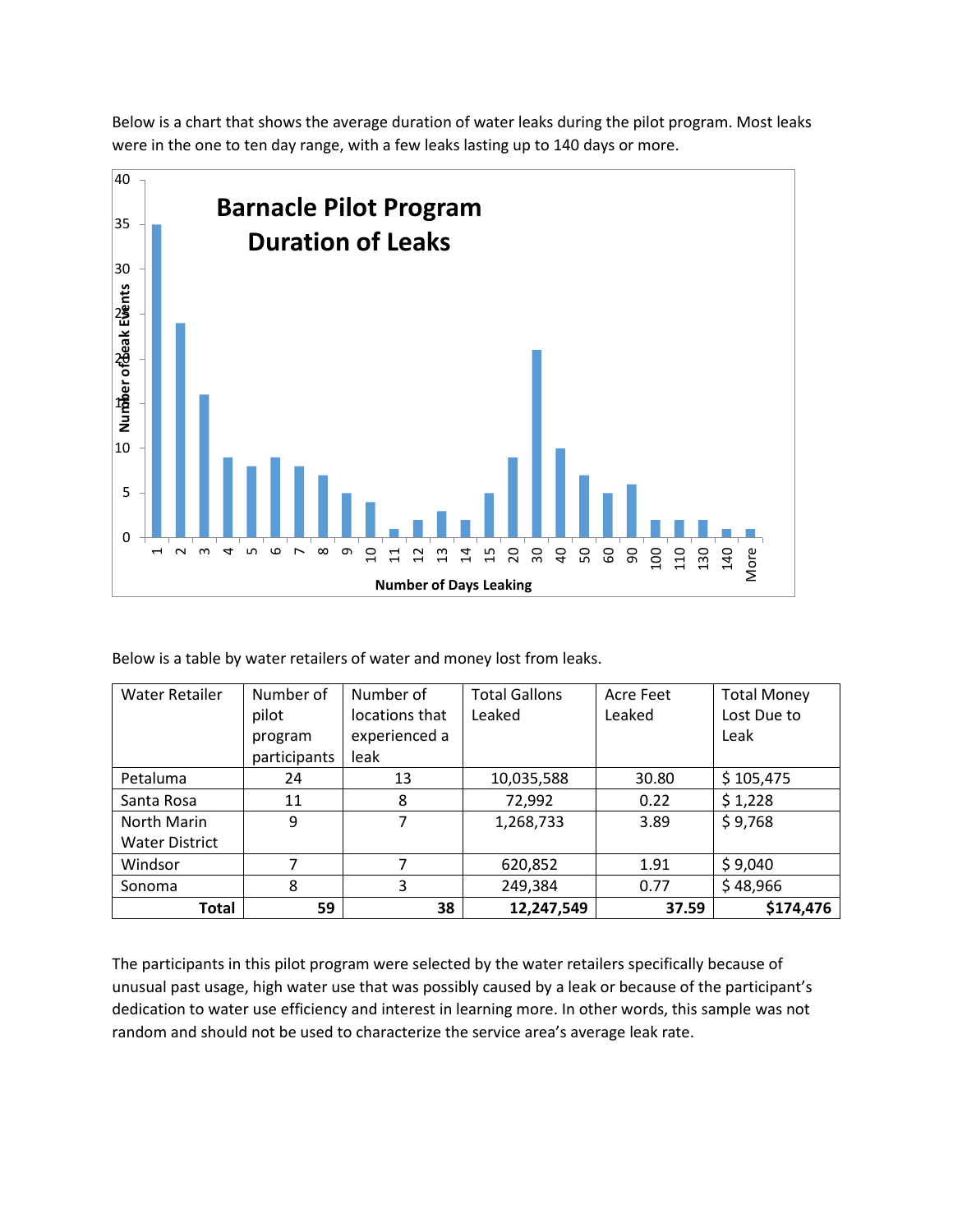#### Customer Survey

In August 2015, a survey was sent out to all participating customers to receive feedback about the program. 13 customers responded to the survey which is an 81% response rate. The full responses to the survey are in Appendix D.

The first question asked how often customers checked the online platform to see their water use. The majority stated that they checked the platform monthly. The next highest category was weekly and one person each answered "quarterly", "a few times this last year" and "when I thought I might have had a leak".

Another question asked whether or not they implemented any water saving changes because of the Barnacle. The results were mixed with about 53% of participants answering yes and the remaining customers answering no. Interestingly, one customer who retrofitted about 80 toilets with high efficiency toilets to save water during the time they had the Barnacle on their meter, stated that they did not implement any water saving measures due to the Barnacle.

One aspect of the online platform – signing up for a leak alert was under-utilized and could have been better emphasized at the training. The majority of participants (69%) did not sign up for this function with one customer commenting that he did not know this function existed. Another thought that the Water Agency was going to set the leak alert up for them. This function, although easy to set up, does require frequent fine tuning after the installation of the Barnacle to ensure that false leaks are not reported, or that small leaks are not passed over.

When asked what customers liked the most about the Barnacle, the two answers with the most responses were "Easy to use online platform" and "Helpful in understanding water use patterns". About 53% of people also responded that "Leak detection earlier than through the monthly bill" was important. 23% said that the data was, "Helpful in providing information to a Board or supervisor about the company's water use".

Conversely, when asked what customers disliked the most about the Barnacle, 62% of people said "Malfunctioning Barnacle". This could include a dead battery on the Barnacle, which happened multiple times for most customers, or data not displaying properly. One customer commented, "Seems like the days of the week are offset. For instance water use was down in the recent hot spell, when I know I applied more water by hand outside. Conversely, water use was up when the temperature is lower and I didn't apply additional water". 50% of customers also stated that they did not have enough time during their day to review the water use.

The last question on the survey asked customers if they thought that the Barnacle helped them save water. The majority (61%) answered in the affirmative and added these comments, "We have definitely saved water. I love this program." and "We could see what the water usage was week to week and where we could cut back." 38% of customers did not think the Barnacle saved them water and left the following comments, "But I think it could if we analyzed water usage on a weekly basis." and "it's hard to save water when the Governor mandates water use restrictions and you let your turf die."

The start of the pilot program coincided with the start of the fourth year of drought and followed the driest year on record in Sonoma County. It also overlapped with the Governor of California's drought declaration and mandatory water use reductions throughout the State. These factors influenced any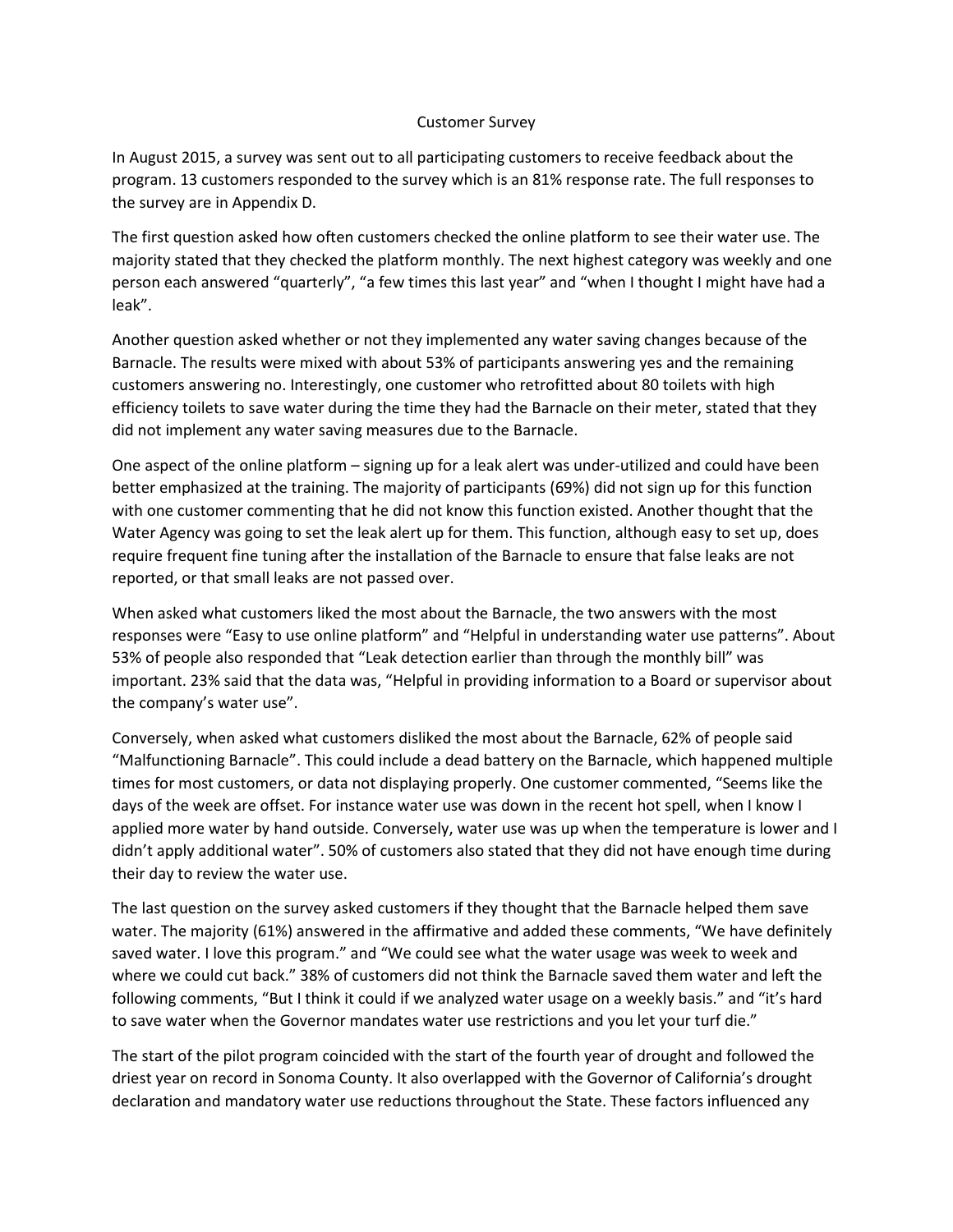potential savings from the pilot program due to the Barnacle and make parsing out the savings specifically due to the Barnacle virtually impossible.

#### Conclusion

The Barnacle pilot program provided useful information to customers, the water retailers and the Agency that helped save water, and inform the conversation about water leaks in our service area. This technology is inexpensive to deploy, non-invasive, and easy to install in that it does not require cutting of any pipe. The downsides of the Barnacle however are also numerous. The Barnacle is now obsolete technology that is no longer supported by Badger meter, decreasing available technical support. The battery life of the unit is unpredictable and can range from a few days to four months. Additionally there is no warning of a decreasing battery, the unit will simply stop capturing reads but does not provide an alert that it is no longer working. The online platform on the back end of the technology is cumbersome and difficult to use. The export data function only captures current leaks, it does not retain past leak rate or duration meaning that this data must be captured manually. Finally, the Barnacle uses cell phone technology to transmit the water use data so if cell reception is spotty at a location the unit is not able to transmit the data at all or will transmit only a small portion of the available reads it captures during that period.

An ideal tool for leak detection and real time water use information would include/be:

- non-invasive, straps onto the water meter
- inexpensive
- easy to navigate online customer-facing platform
- minimum battery life of one year ideally with a way to replace or charge the battery at that time
- a low battery alert system via automatic email or phone call
- step-by-step instructions on how to install, monitor and swap Barnacles
- ability to export water use data including past leak rate and duration
- ability to enhance cell signal through use of an antenna on the unit
- customer service for trouble shooting

This type of technology is a valuable tool to save water and should be implemented on a wide scale. However, the Barnacle is not the tool for this job due to the reasons discussed above. A similar technology that combines the useful features of the Barnacle as well as fixes the problems of the current Barnacles, should be sought out and implemented.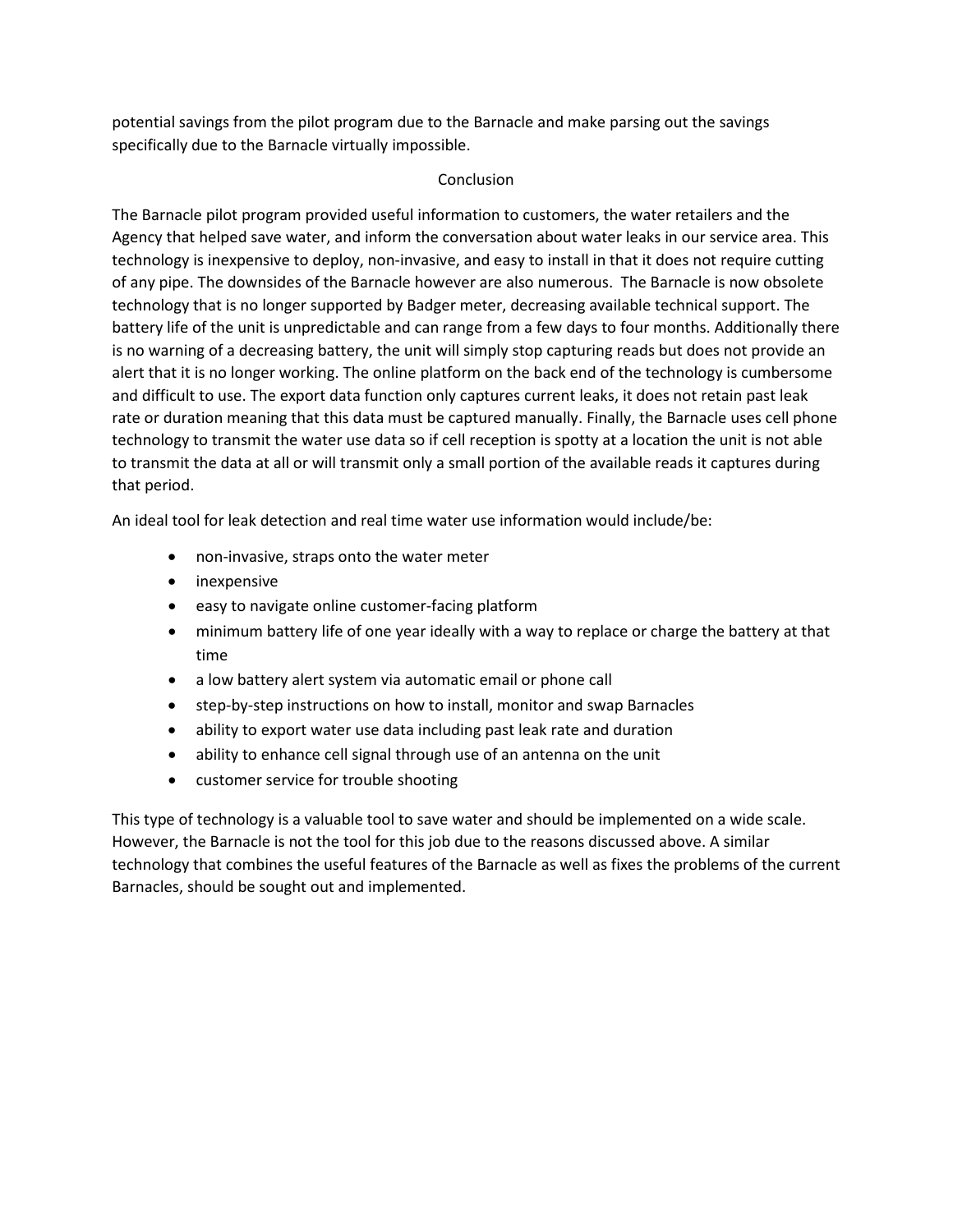Appendix A: Participation Form

# Badger Meter Barnacle Pilot Program Agreement

The Barnacle is a device that fits to any water meter and reads the water passing through the meter. This data is read in real time and sent once a day through the cell phone network to a website that can be accessed from anywhere in the world. This technology has been in place for several years, and has been used by property managers, water utilities, school campuses and parks to save water. With this pilot study, the Sonoma County Water Agency (the Agency) will evaluate the extent to which the Barnacle helps users save water by allowing users to monitor their use before their next bill and detecting leaks as soon as they start.

To participate in this study you must meet the following terms and conditions:

- Agree to install the Barnacle on at least one meter on your property;
- Obtain consent to install the Barnacle on your meter from any applicable owners, property managers, utility company, or other partners;
- Keep the Barnacle on your selected meter for 12 months without removing it or moving it to a different meter during that time;
- Be a water customer of one of the Sonoma-Marin Saving Water Partnership member agencies [\(http://www.savingwaterpartnership.org/\)](http://www.savingwaterpartnership.org/);
- Agree to release historical and future water use data to the Agency for statistical purposes;
- Agree to an onsite inspection and verification pre- and post-installation; and
- Be able to attend one training on how to install and use the Barnacle.

The Sonoma County Water Agency commits to:

- Provide Barnacle(s) and the Wave platform at no charge to eligible customers for 12 months;
- Offer training on the installation and use of the Barnacle;
- Facilitate the installation and initial monitoring of the Barnacle;
- Respond to phone, email and in person questions from participating customers; and
- Prepare a final report about water savings achieved, for the public with personalized information removed.

The steps to participate include:

- 1. Contact your water provider to verify your eligibility to participate.
- 2. Sign this agreement, certifying that you have read and understand the above terms and conditions.
- 3. Submit this form to both your water provider and Claire Nordlie at the Sonoma County Water Agency [\(Claire.Nordlie@scwa.ca.gov\)](mailto:Claire.Nordlie@scwa.ca.gov).
- 4. Sign up for one training by contacting Claire Nordlie at the email above or at 707-524-1165.
- 5. Attend the training and receive your Barnacle(s).
- 6. Install the Barnacle(s) and sign up for the Wave platform.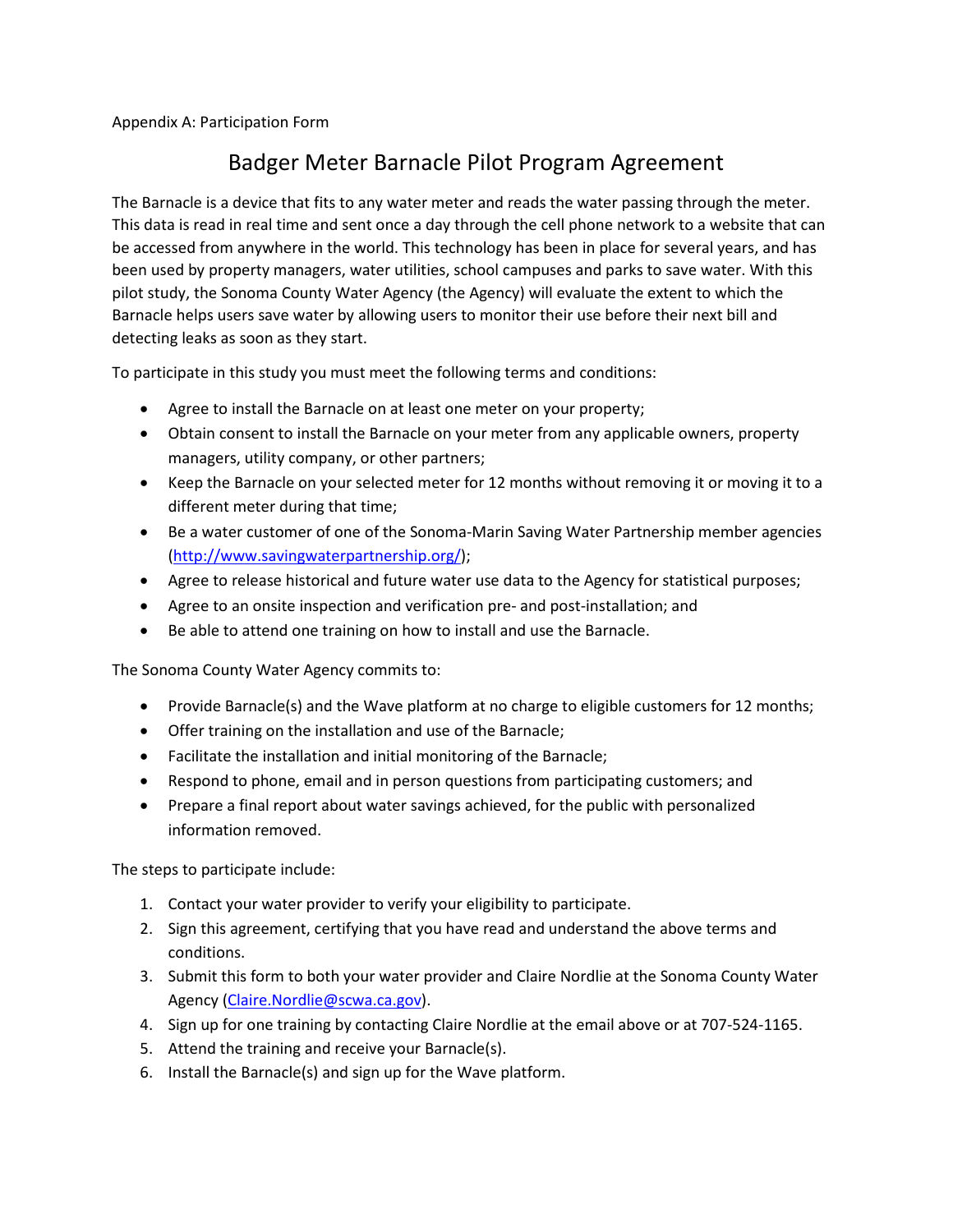*7.* If at the end of 12 months you decide to continue to use the Barnacle hardware and the Wave platform **you will be solely responsible for the cost** (approximately \$10.00 / month for the Wave platform.)

By signing below, you agree to the above terms and the following:

I am the owner, lessee or property manager of the property, and I am signing below on behalf of myself and, if applicable, the Company named below ("Participant"). Participant agrees to install, maintain, and manage the use of the Barnacle for a minimum of one (1) year. During this period, Participant agrees to give Sonoma County Water Agency ("Water Agency") and Participant's water provider permission to enter Participant's property for the purpose of conducting installation verification of the Barnacle. Participant agrees that participation in this program does not exempt Participant from any water use ordinances that may become or are already in effect, including imposed landscape watering restrictions during periods of drought. Participant remains responsible for complying with all applicable laws, ordinances, and restrictions.

Participant agrees to release, defend, indemnify, protect, and hold harmless the Water Agency, their agents, officers, and employees, and Participant's water provider, their agents, officers, and employees, from and against any and all costs or expenses, including attorneys' fees, and all claims asserted or liability established for costs or expenses including attorneys' fees, and/or damages or injuries to any persons or property, or from conditions on my property arising out of or in connection with the Badger Meter Barnacle Pilot Program; provided, however, that Participant's duty to indemnify and hold harmless shall not include any liability arising from the established sole negligence or willful misconduct of Water Agency, their agents, officers or employees, in performing the above described work or services.

| Company   | <b>Print Name</b> |
|-----------|-------------------|
| Signature | Date              |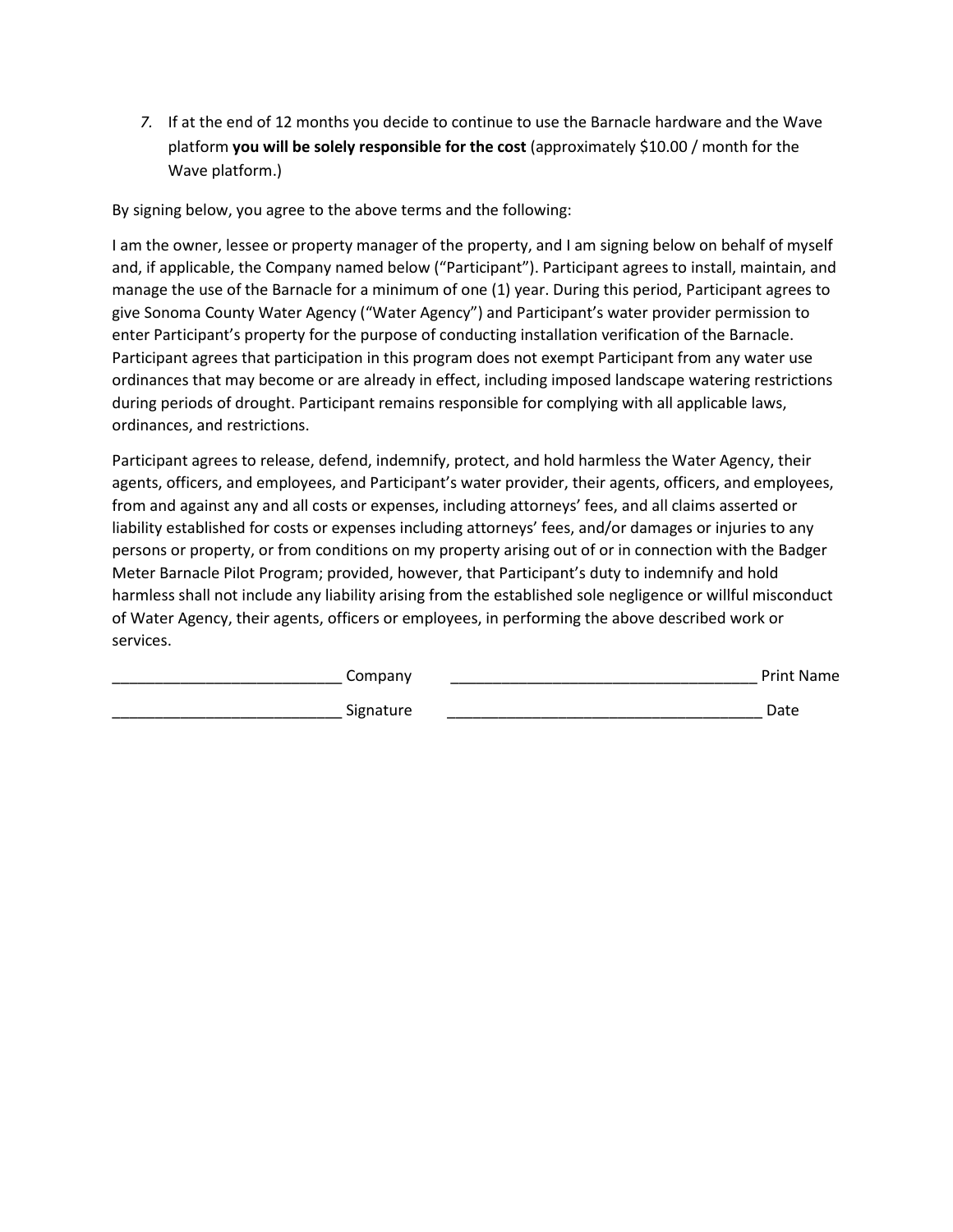# Water History Release Form

I, \_\_\_\_\_\_\_\_\_\_\_\_\_\_\_\_\_\_\_\_\_\_\_\_\_\_\_\_, authorize the Sonoma County Water Agency to be given access to all current and historical water use data information for:

| <b>Account Number</b> | Service Address |
|-----------------------|-----------------|
|                       |                 |
|                       |                 |
|                       |                 |
|                       |                 |

This release form is valid from the date executed below until \_\_\_\_\_\_\_\_\_\_\_\_\_\_\_\_\_\_\_.

I declare under penalty of perjury under laws of the State of California that I am authorized to execute this release form, and hereby release the Sonoma County Water Agency from any liability, claims, demands, causes of action, damages, or expenses arising out of this release of information. I understand that I may revoke this authorization by submitting a written request to: Sonoma County Water Agency, Attn: Water Use Efficiency, Claire Nordlie, 404 Aviation Blvd., Santa Rosa, CA 95403.

\_\_\_\_\_\_\_\_\_\_\_\_\_\_\_\_\_\_\_\_\_\_\_\_\_\_\_\_\_\_\_\_\_\_\_ \_\_\_\_\_\_\_\_\_\_\_\_\_\_\_\_\_\_\_\_\_\_\_\_\_\_\_\_\_\_\_\_

(Water Service Customer Signature) (Date)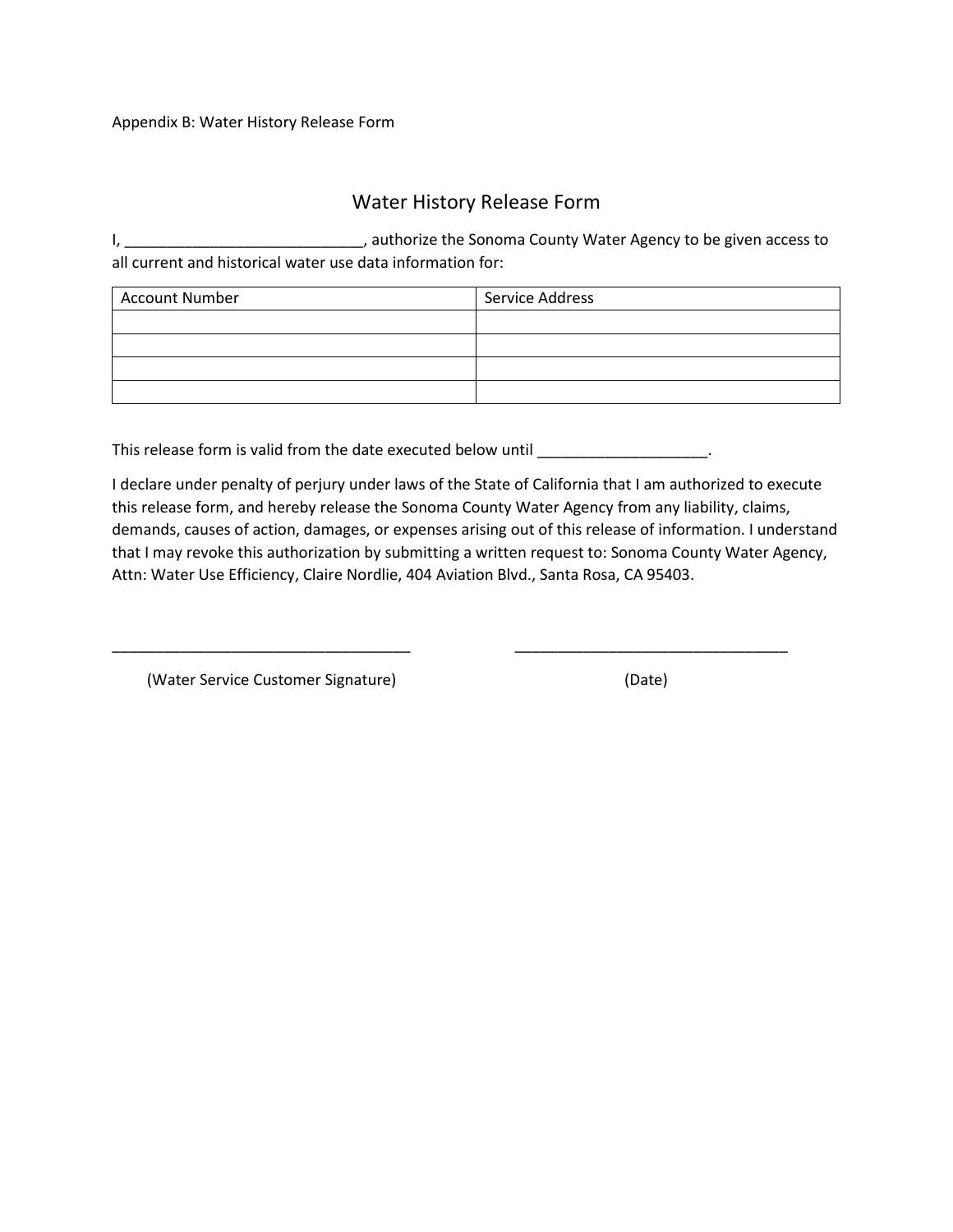Appendix C: Endpoint Installation Sheet

# **Barnacle Installation Sheet**

| <b>Company Name</b>                          |                 |                                                   |                                   |
|----------------------------------------------|-----------------|---------------------------------------------------|-----------------------------------|
| <b>Location Address and Zip Code</b>         |                 |                                                   |                                   |
| Location Name (school name)                  |                 |                                                   |                                   |
| <b>Meter Type</b>                            | (Domestic)      | (Irrigation)                                      | (Mixed)                           |
| <b>Customer Type</b>                         | (Single Family) | (Multi-Family)                                    | (Commercial)                      |
| <b>Meter Units (Circle One)</b>              | (Cu Ft)         | (Gallons)                                         |                                   |
| <b>Meter Manufacturer and Model</b>          |                 |                                                   |                                   |
| <b>Meter Size</b>                            |                 |                                                   |                                   |
| <b>Compound Meter</b>                        | (Yes)           | (No)                                              |                                   |
| <b>Meter Number</b>                          |                 |                                                   |                                   |
| <b>Barnacle Serial Number</b>                |                 |                                                   |                                   |
| <b>Cover Type for Pit/Vault (Circle One)</b> | (Metal Cover)   | (Concrete Cover)<br>(Concrete Cover w/Metal Door) | (Plastic Cover)<br>(Above Ground) |

Please send to Claire Nordlie:

[Claire.Nordlie@scwa.ca.gov](mailto:Claire.Nordlie@scwa.ca.gov)

or

Sonoma County Water Agency

Attention: Claire Nordlie

404 Aviation Blvd

Santa Rosa, CA 95403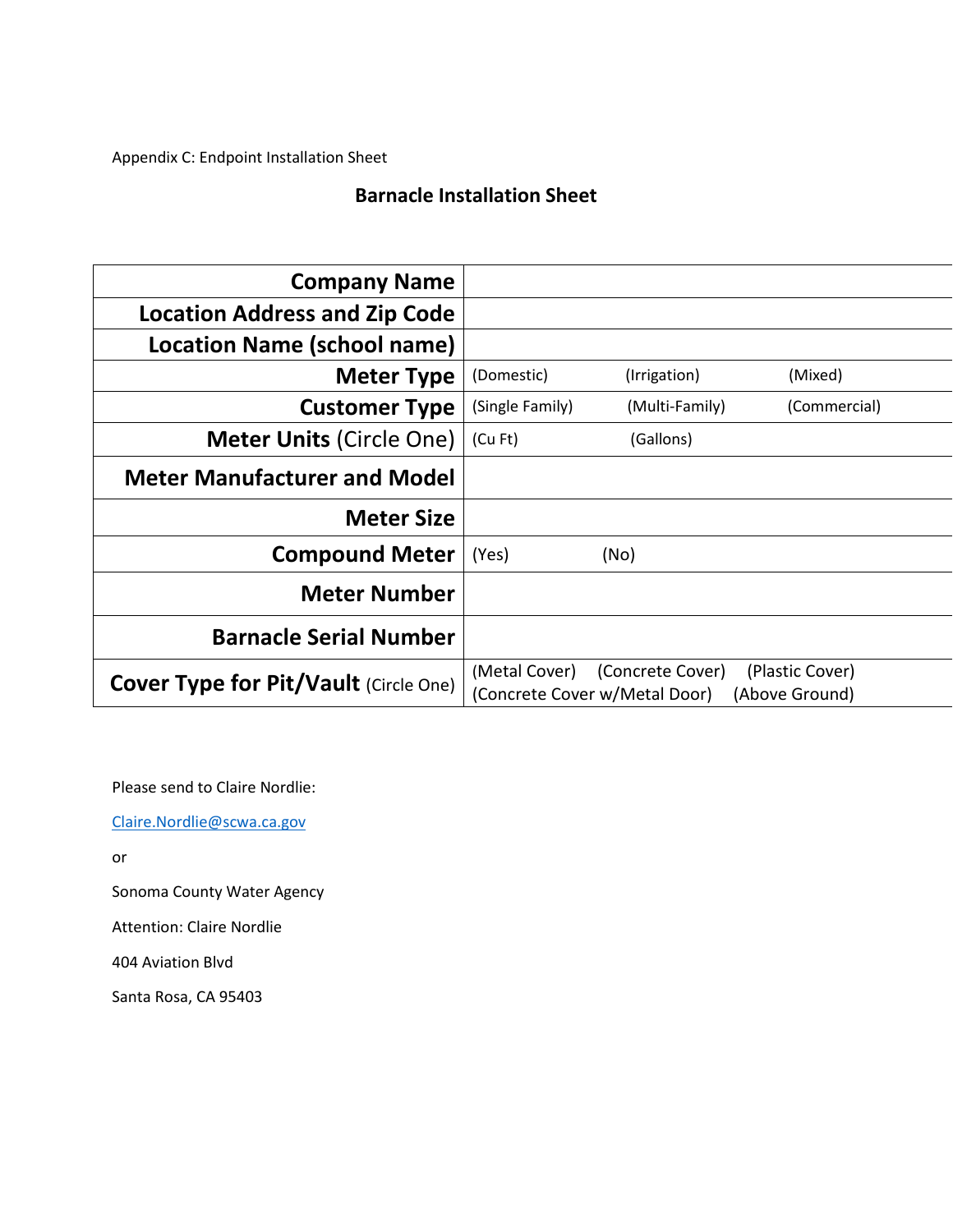Appendix D: Customer Survey results

Barnacle Pilot Program Feedback

SurveyMonkey

# Q2 On average, approximately how often did you check your water use through the **Barnacle online platform?**



| <b>Answer Choices</b>                  | Responses |                |
|----------------------------------------|-----------|----------------|
| Daily                                  | 0.00%     | $\Omega$       |
| Weekly                                 | 30.77%    | $\overline{4}$ |
| Monthly                                | 46.15%    | 6              |
| Quarterly                              | 7.69%     | $\lambda$      |
| A few times during the year            | 7.69%     | 雀              |
| When I thought I might have had a leak | 7.69%     | Ÿ              |
| Never                                  | 0.00%     | $\overline{0}$ |
| <b>Total Respondents: 13</b>           |           |                |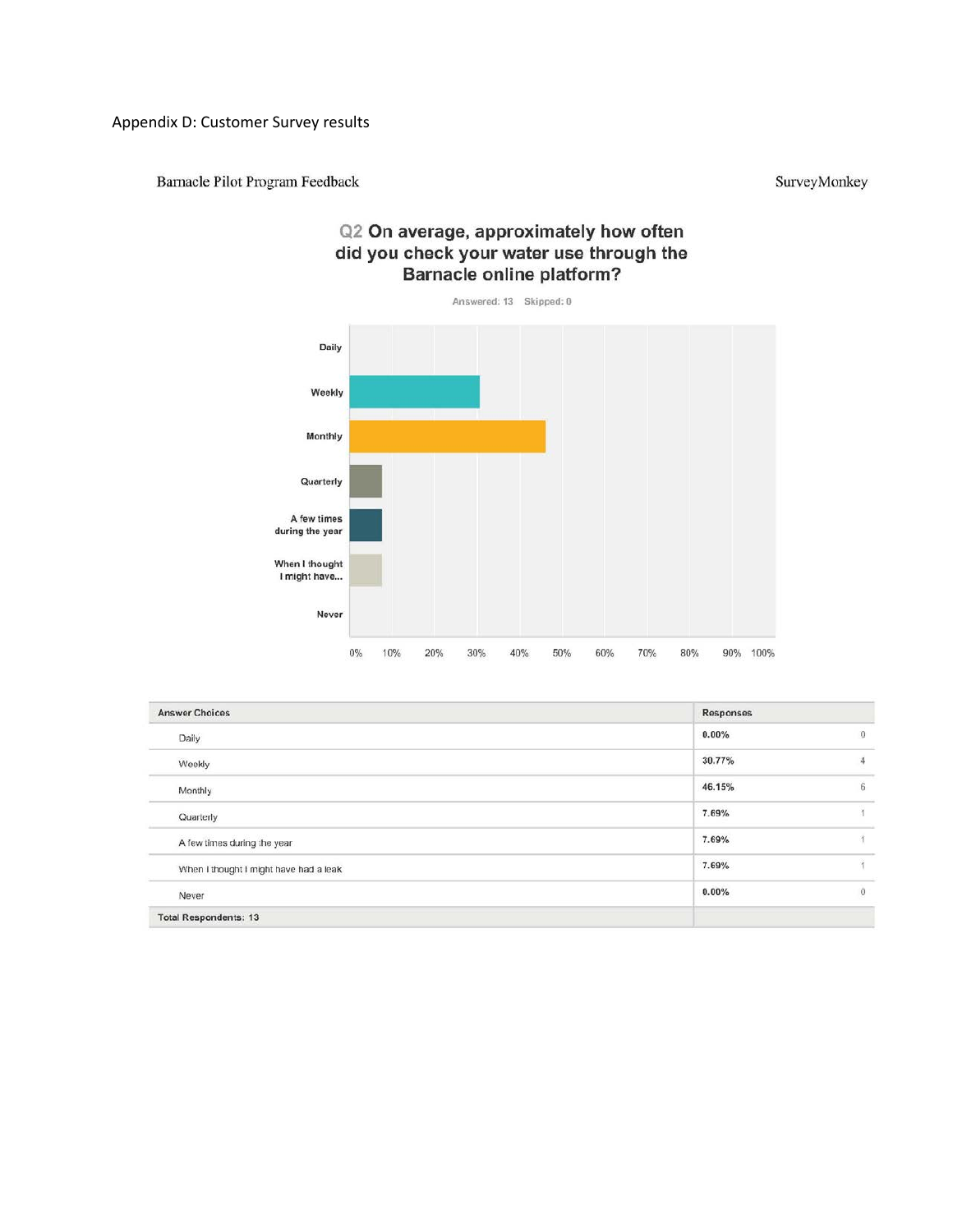#### Q3 Did your company implement any water saving measures or behaviors because of the Barnacle?



| <b>Answer Choices</b> | Responses             |               |
|-----------------------|-----------------------|---------------|
| Yes                   | 53.85%                | $\rightarrow$ |
| No                    | 46.15%<br>----------- | -15           |
| Total                 |                       | 13            |

| #              | Please explain what measures you implemented, if any.                                                                                                                                                                                                                                                                                                                             | Date               |
|----------------|-----------------------------------------------------------------------------------------------------------------------------------------------------------------------------------------------------------------------------------------------------------------------------------------------------------------------------------------------------------------------------------|--------------------|
|                | But the information from the Barnacles helped us to see the effect of our measures                                                                                                                                                                                                                                                                                                | 9/23/2015 2:39 PM  |
| $\overline{c}$ | All staff and residents are aware of our barnacle which has tied in perfectly with the drought. We have all discussed<br>from turning water off while shaving to using less water when washing dishes and pots and pans, cut back and repairs<br>with irragation and everything in-between                                                                                        | 9/22/2015 12:55 PM |
| 3              | I was able to track how much water my drip system used and realized that the timer was set incorrectly after a power<br>failure resulting in daily watering not every 3 days. By using the Barnacle system I was able to find and correct this<br>problem sooner.                                                                                                                 | 9/22/2015 9:36 AM  |
|                | Irrigation was cut back.                                                                                                                                                                                                                                                                                                                                                          | 9/16/2015 10:10 AM |
| 5              | help us with programming and meeting water budgets                                                                                                                                                                                                                                                                                                                                | 9/16/2015 8:19 AM  |
| 6              | Follow up with water customers in response to SCWA alert.                                                                                                                                                                                                                                                                                                                         | 9/15/2015 4:16 PM  |
|                | The MMWD notified us on a few occasions to let us know of leaks. We were able to view when they started and if we<br>thought we fixed the issue. It is great to be able to view the activity without having to visit the site. Sometimes, it simply<br>requires the Landscaper to respond, make an adjustment, and then we can confirm from our office that it had been<br>fixed. | 9/15/2015 2:01 PM  |
| 8              | This Barnacle was installed at a single family residence.                                                                                                                                                                                                                                                                                                                         | 9/15/2015 1:58 PM  |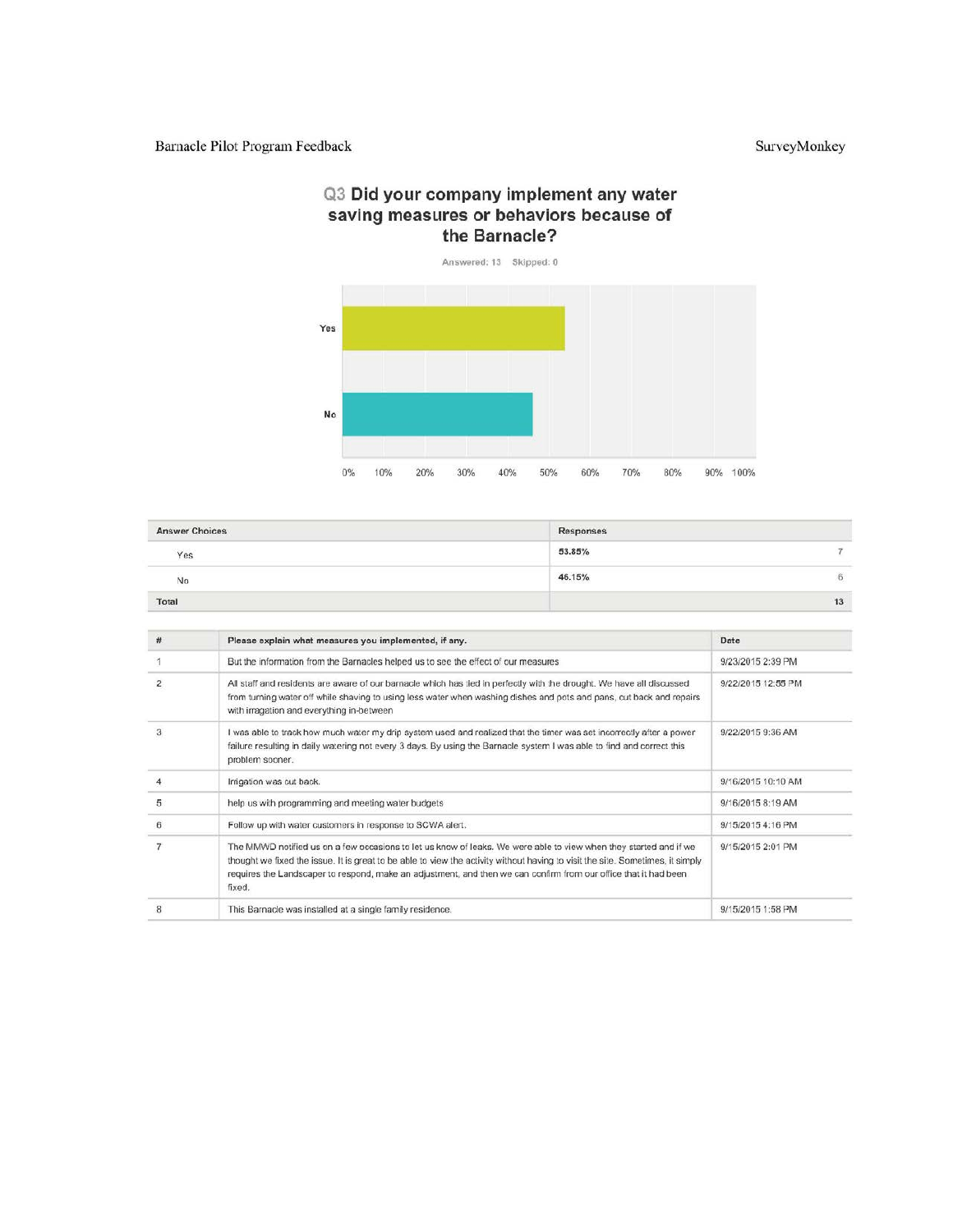# Q4 Did you use the leak alert email notice service through the Barnacle online<br>platform?



| <b>Answer Choices</b>                                | Responses |    |
|------------------------------------------------------|-----------|----|
| Yes                                                  | 30.77%    |    |
| No                                                   | 69.23%    |    |
| I used it until the emails seemed to come too often. | 0.00%     | Ü  |
| Total                                                |           | 13 |

| If not, why?                                                                                                                                               | Date               |
|------------------------------------------------------------------------------------------------------------------------------------------------------------|--------------------|
| We are 24 hour operation. There is always water usage.                                                                                                     | 9/23/2015 2:39 PM  |
| Was not aware                                                                                                                                              | 9/22/2015 12:55 PM |
| These were for our own water meters I alerted our crew when a leak alert was noted.                                                                        | 9/16/2015 10:10 AM |
| I'm not sure if it had been set up properly. We would receive notifications from Clair at MMWD rather than the<br>notifications from the barnacle website. | 9/15/2015 2:01 PM  |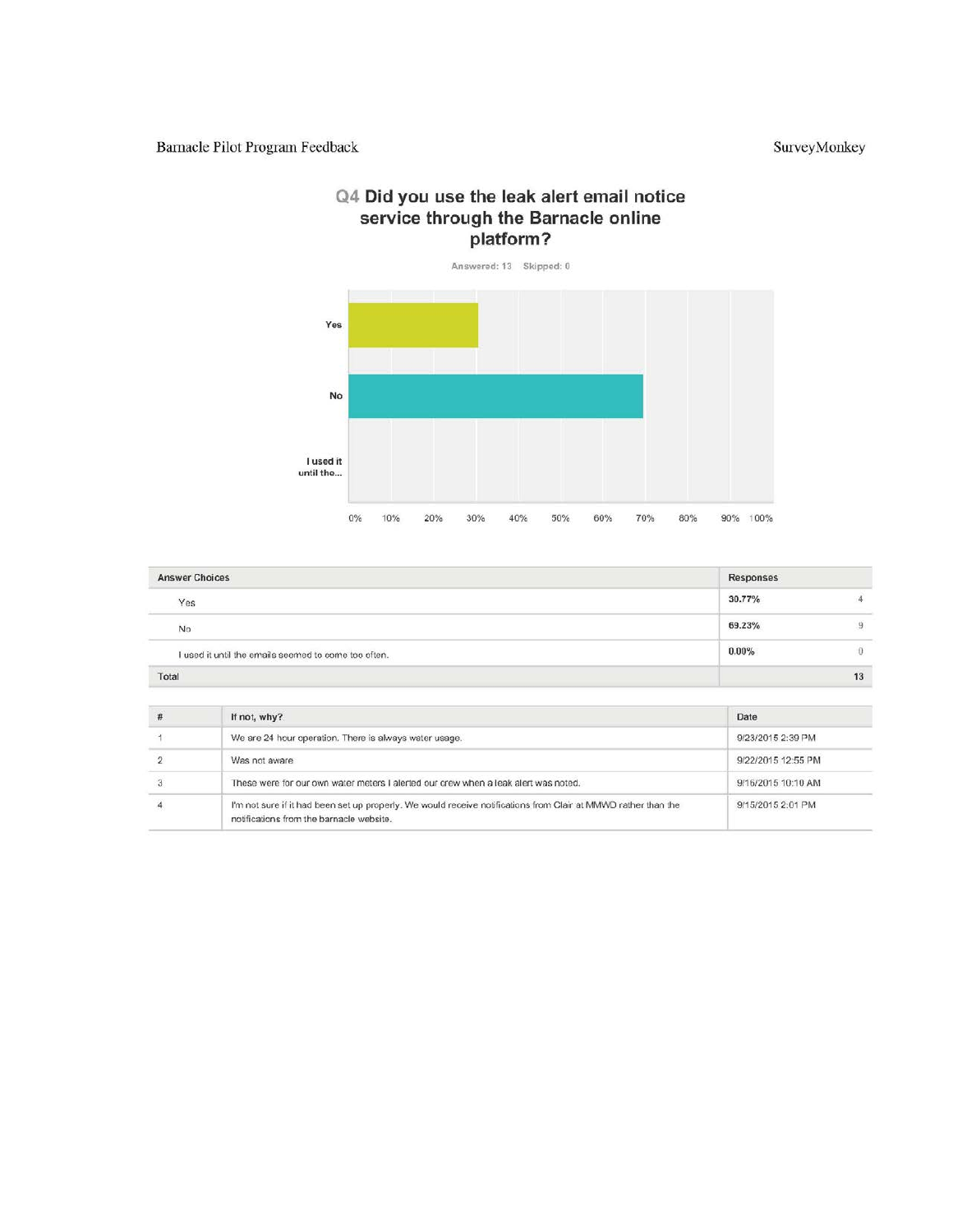#### Barnacle Pilot Program Feedback



# Q5 Did the leak alerts cause you to take action to fix / investigate the leak?

| <b>Answer Choices</b>    | Responses                |                |
|--------------------------|--------------------------|----------------|
| Yes                      | 41.67%                   | $\sqrt{5}$     |
| No                       | CEWS 05-978-00<br>25.00% | 3              |
| I didn't use the alerts. | 16.67%                   | $\overline{2}$ |
| Other (please specify)   | 16.67%                   | 2              |
| Total                    |                          | 12             |

| Other (please specify)                             | Date              |
|----------------------------------------------------|-------------------|
| We ignored leak alert because we operate 24/7      | 9/23/2015 2:39 PM |
| I didn't have any leaks identified by the Bamacle. | 9/15/2015 1:58 PM |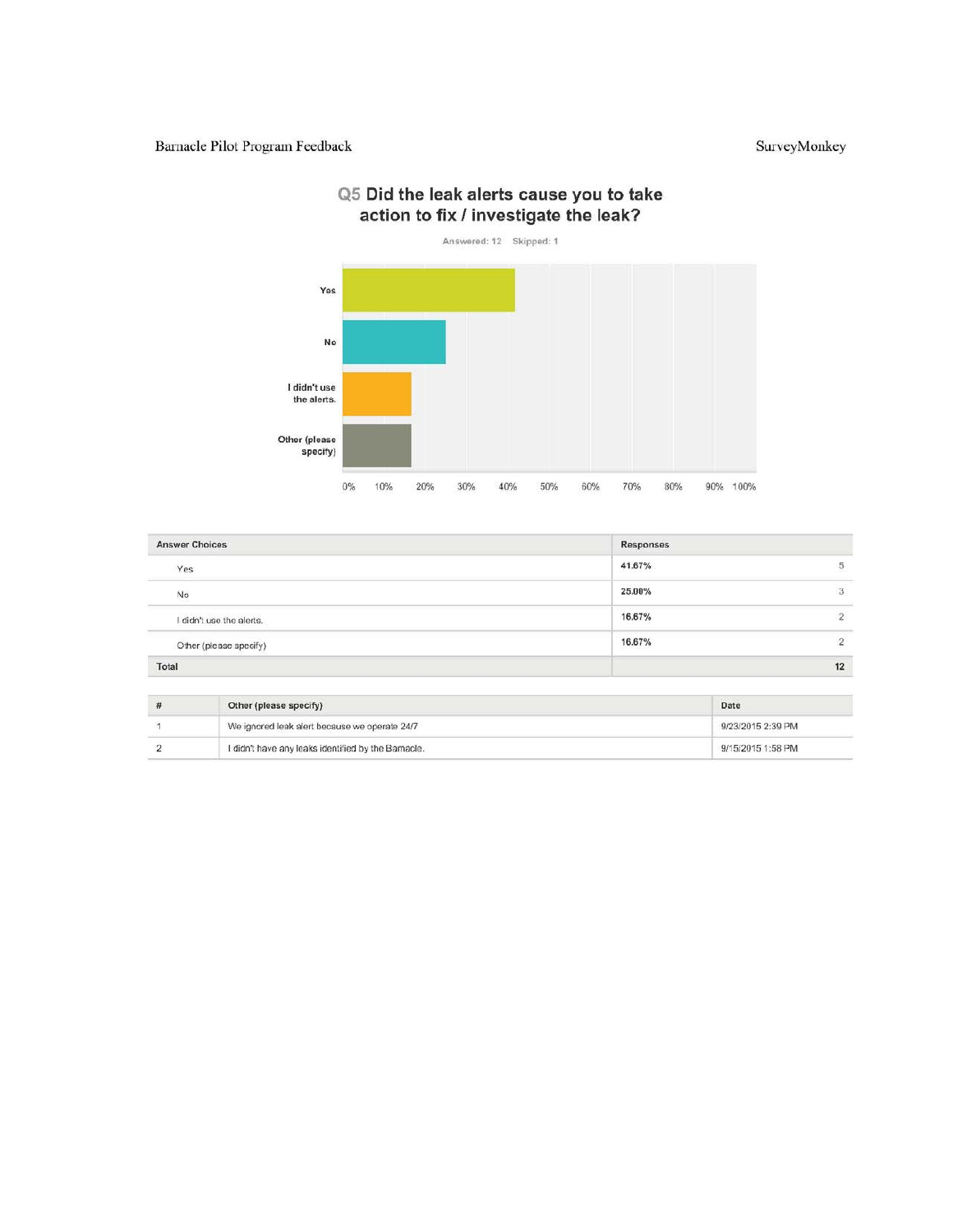

# Q6 What did you like most about the Barnacle? Please check all that apply.

| <b>Answer Choices</b>                                                                      | Responses |
|--------------------------------------------------------------------------------------------|-----------|
| Easy to use online platform (navigation, found the information you wanted)                 | 69.23%    |
| Leak detection earlier than through your monthly / bi-monthly water bill                   | 53.85%    |
| Helpful in understanding your water use patterns                                           | 69.23%    |
| Helpful in providing information to your Board or supervisor about the company's water use | 23.08%    |
| <b>Total Respondents: 13</b>                                                               |           |

| Other (please specify) | Date               |
|------------------------|--------------------|
| Being more aware       | 9/22/2015 12:55 PM |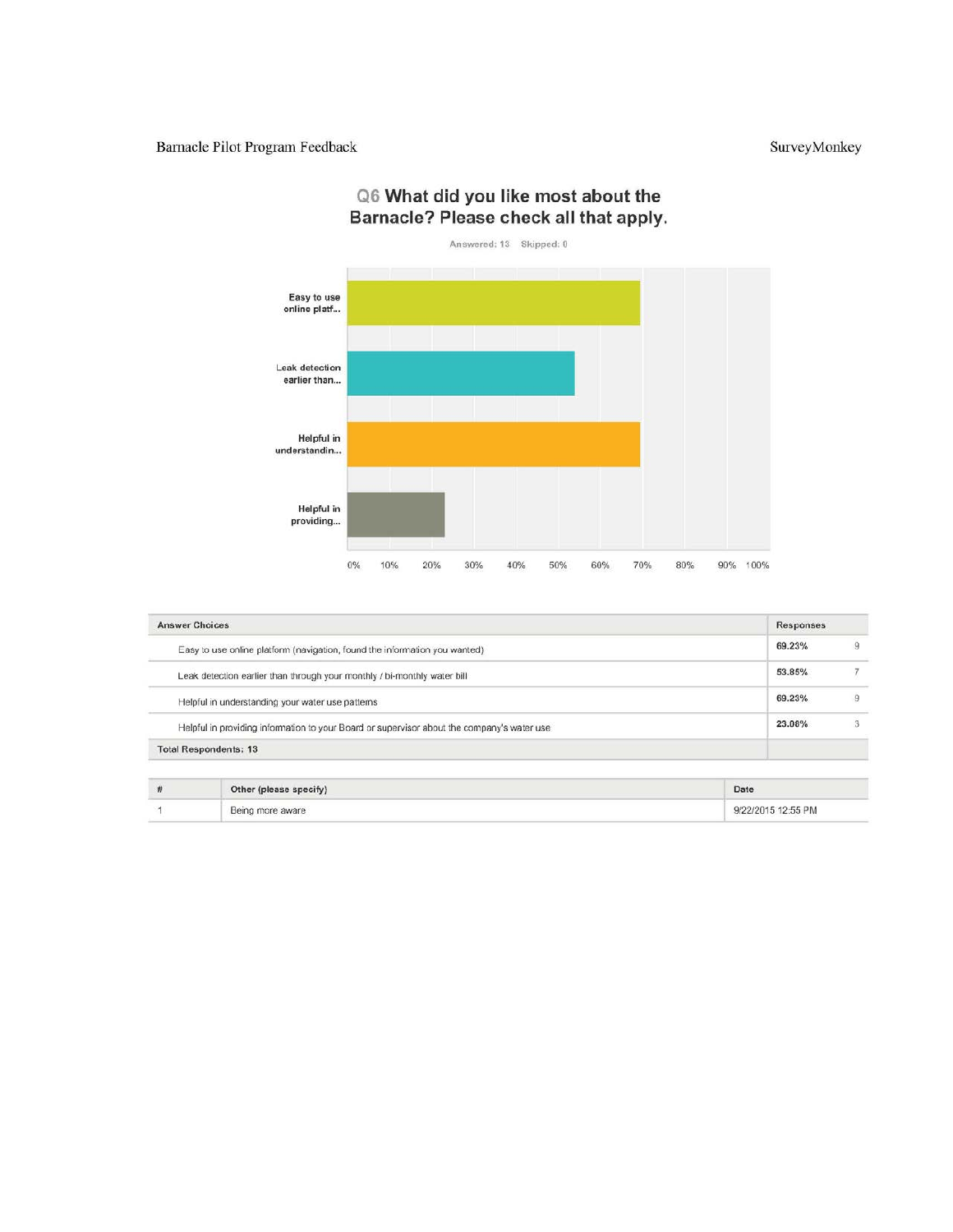

### Q7 What was your biggest hurdle in using the Barnacle? Please check all that apply.

| <b>Answer Choices</b>                                                                     | <b>Responses</b> |
|-------------------------------------------------------------------------------------------|------------------|
| Difficultly logging in (lost password or username etc)                                    | 0<br>0.00%       |
| Difficulty navigating the online platform (hard to understand, couldn't find information) | 0<br>0.00%       |
| Not enough time in your work day to look at your water use                                | 50.00%<br>4      |
| Malfunctioning bamade (includes dead battery etc)                                         | 62.50%<br>5      |

| # | Other (please specify)                                                                                                                                                                                                                                       | Date               |
|---|--------------------------------------------------------------------------------------------------------------------------------------------------------------------------------------------------------------------------------------------------------------|--------------------|
|   | Not a big deal, had 2 dead batteries but had them replaced in a short amount of time.                                                                                                                                                                        | 9/22/2015 12:55 PM |
|   | Towards the beginning this was an issue but thanks to Claire's diligence this hurdle was overcome.                                                                                                                                                           | 9/18/2015 3:29 PM  |
|   | After viewing the daily consistency of water use, there was little point in logging in review it again.                                                                                                                                                      | 9/17/2015 8:48 AM  |
|   | Seems like the days of the week are offset. For instance water use was down in the recent hot spell, when I know I<br>applied more water by hand outside. Conversely, water use was up when the temperature is lower and I didn't apply<br>additional water. | 9/15/2015 1:58 PM  |